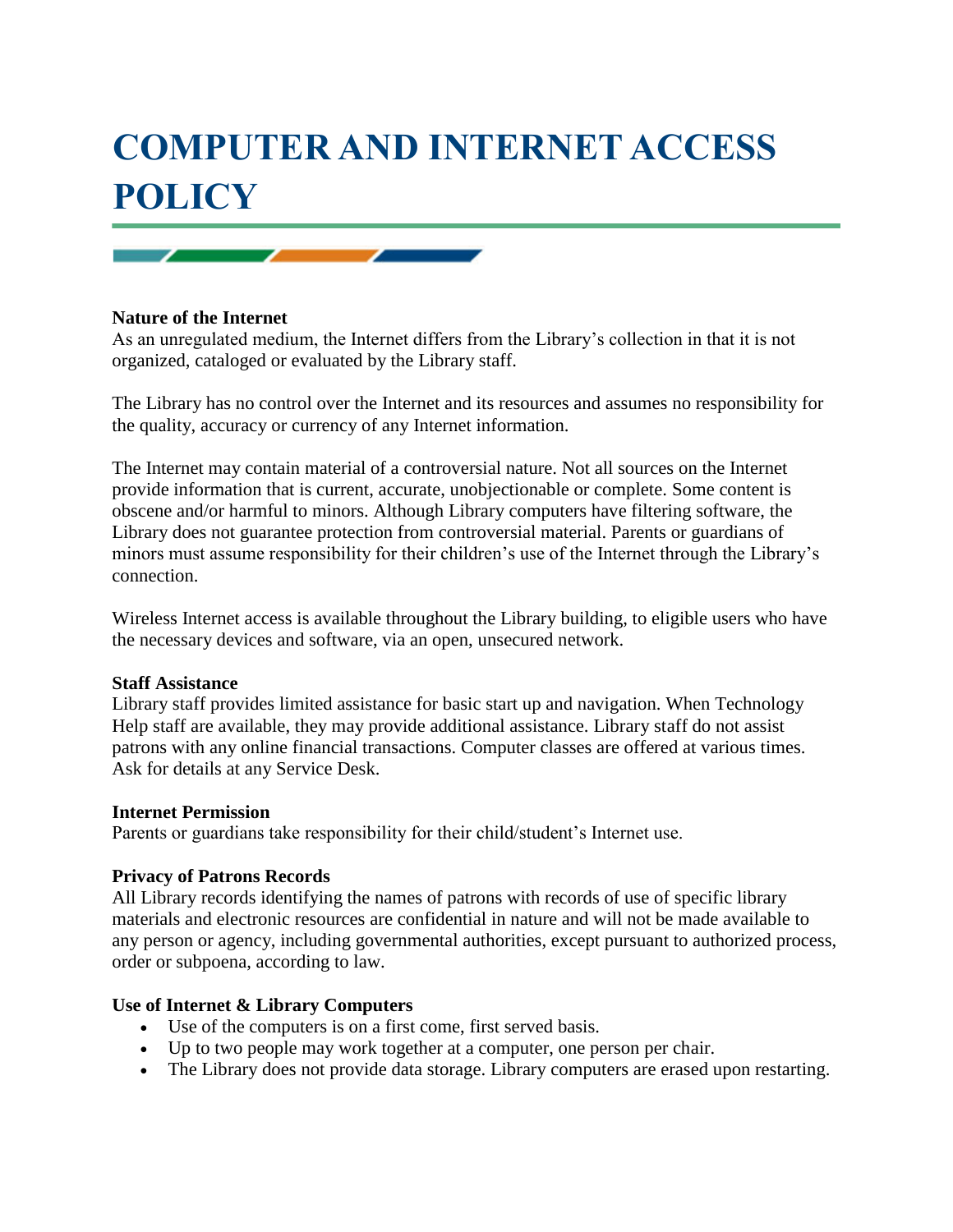- If patrons choose to save files they must provide their own storage devices or purchase a USB Flash Drive at any Service Desk. Data downloaded from the Internet may contain computer viruses. The Library is not responsible for damage to any patron's equipment, or any loss of data, damage or liability that may occur from the patron's use of the Library computers.
- The Library assumes no responsibility for any activities conducted by users of the Library's computers or by users of the Library's wireless network.
- Patrons risk loss of Library privileges if they access sites that are illegal or are disruptive to the use of the Library by other patrons because of offensive content (for example, pornography, etc.). All computers are monitored by Library staff.
- Library computers may be used only for legal purposes. Unacceptable use includes, but is not limited to: harassment, libel or slander, fraud, destruction, modification or damage to equipment, software or data; accessing websites that are harmful to minors or depict child pornography (any visual depiction [that] is or appears to be, of a minor engaging in sexually explicit conduct); disruption or unauthorized monitoring of electronic communications; unauthorized copying of copyright-protected material; unauthorized access, including hacking and other unlawful online activities.
- Patrons may not modify or remove any equipment. If equipment maintenance is required, staff are to be notified.
- Patrons must not attempt to circumvent computer session controls or security measures.
- Library equipment and staff may not be used to illegally alter the content of documents or photos or to perform any other illegal activity.
- Computers on the automated reservation system shut down approximately 5 minutes before the Library closes.
- Food and beverages are not allowed in the Computer Lab or STC Creative.
- The Library reserves the right to terminate a patron's computer session if the patron is in violation of the Library's Patron Code of Conduct or these procedures.
- The wireless network shuts down one hour after the Library closes.
- Microsoft Office and additional software are available on all Internet computers.
- Non-cardholders should be prepared to show a staff member a photo ID upon request.
- Library Cards are not transferable.
- Patrons may be limited to an hour of usage if there are other patrons waiting to use the computers.

## **Adults and High School Students SIGN In**

- Public Internet Computers are for the use of adults and high school students with St. Charles Library cards in good standing.
- Young Adult (YA) Internet Stations in The Loft are available only to high school age.
- All other public computers on the second and main level are available to all adults and high school students.
- Guest Passes for Internet access are available upon request from staff with the presentation of a photo ID.

# **Youth Services SIGN In**

 Computers in the Youth Services Department are for the use of preschool children and students in elementary and middle school and their parents/caregivers.